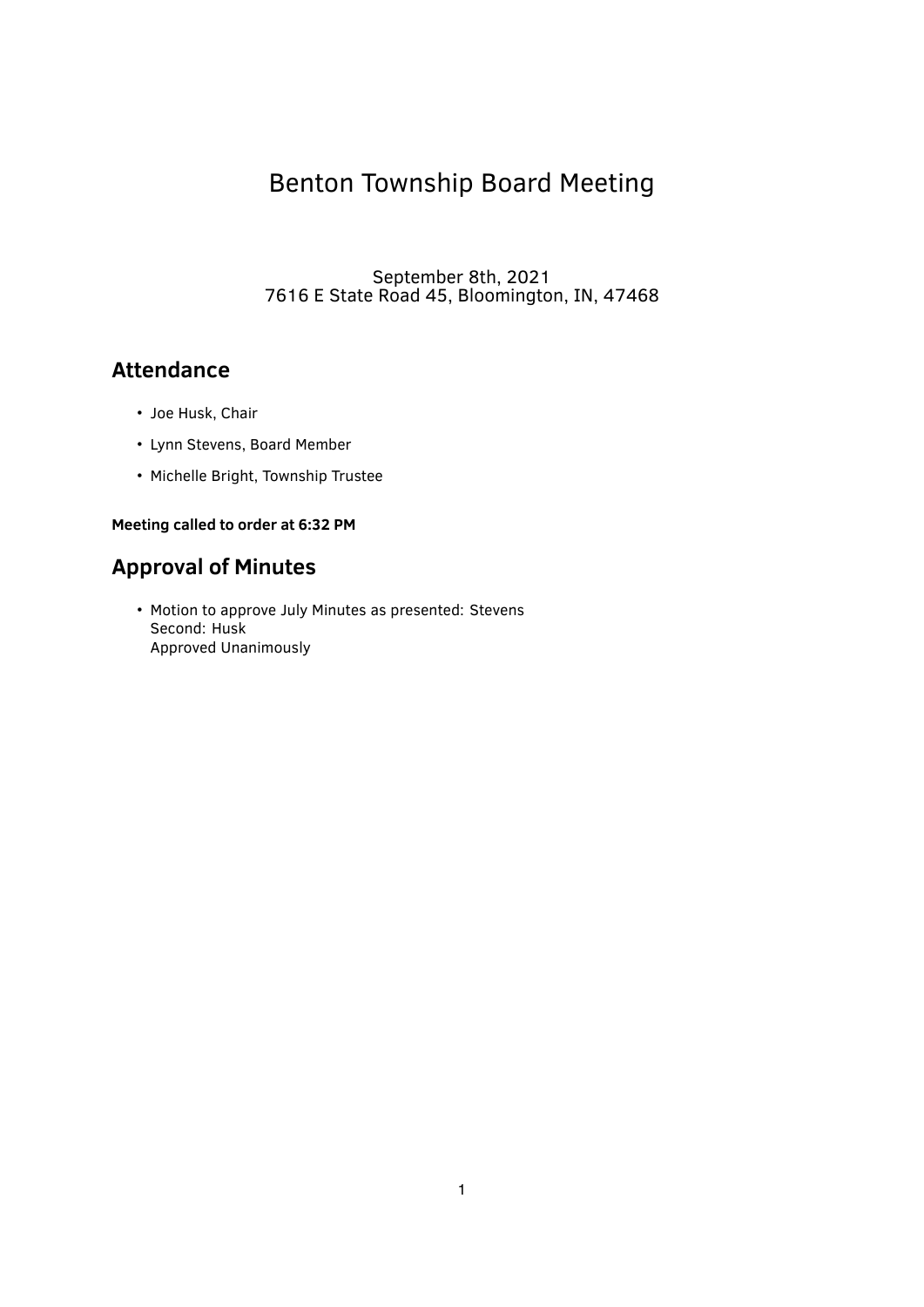# **Reports**

#### **Financial Report**

#### **Rainy Day Fund**

- YTD Expense: \$214,328.35
- Budget Remaining: \$10,671.65
- Cash Balance: \$11,296.76

#### **Township Fund**

- YTD Expense: \$39,516.37
- Budget Remaining: \$23,483.63
- Cash Balance: \$27,071.12

#### **Township Assistance Fund**

- YTD Expense: \$6,254.98
- Budget Remaining: \$33,745.02
- Cash Balance: \$96,996.82

#### **Firefighting Fund**

- YTD Expense: \$374,806.45
- Budget Remaining: \$180,193.55
- Cash Balance: \$164,620.01

#### **Cumulative Fire Fund**

- YTD Expense: \$165,000.00
- Budget Remaining: \$34,069.00
- Cash Balance: \$34,069.22

#### **Recreation Fund**

- YTD Expense: \$4,451.40
- Budget Remaining: \$548.60
- Cash Balance: \$43,803.51

#### **COVID Donation Fund (Restricted)**

The State Board of Accounts has advised that donation funds be separated into restricted (donorspecified purposes ) and unrestricted (general) funds.

- Deposits: \$0
- Cash Balance: \$510.68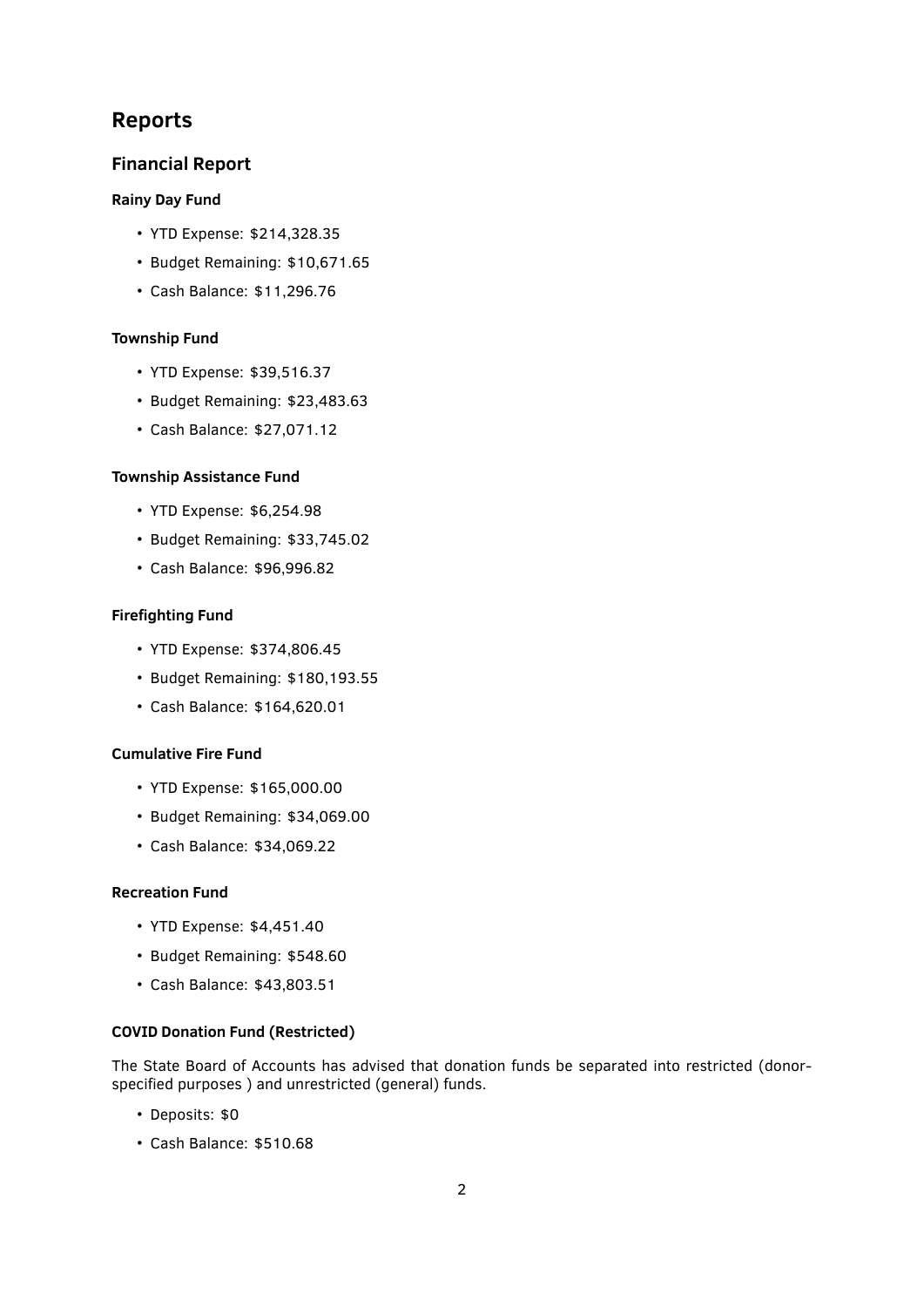#### **COVID Reimbursement Fund**

- Deposits: \$0
- Cash Balance: \$0

### **Township Donation Fund (Unrestricted)**

- Deposits: \$0
- Cash Balance: \$620.00

### **Deposits**

- Local Income Tax: \$12,557.41
- Trust Indiana: \$9.63

### **Approval**

• Motion to Approve Financial Reports: Stevens Second: Husk Approved Unanimously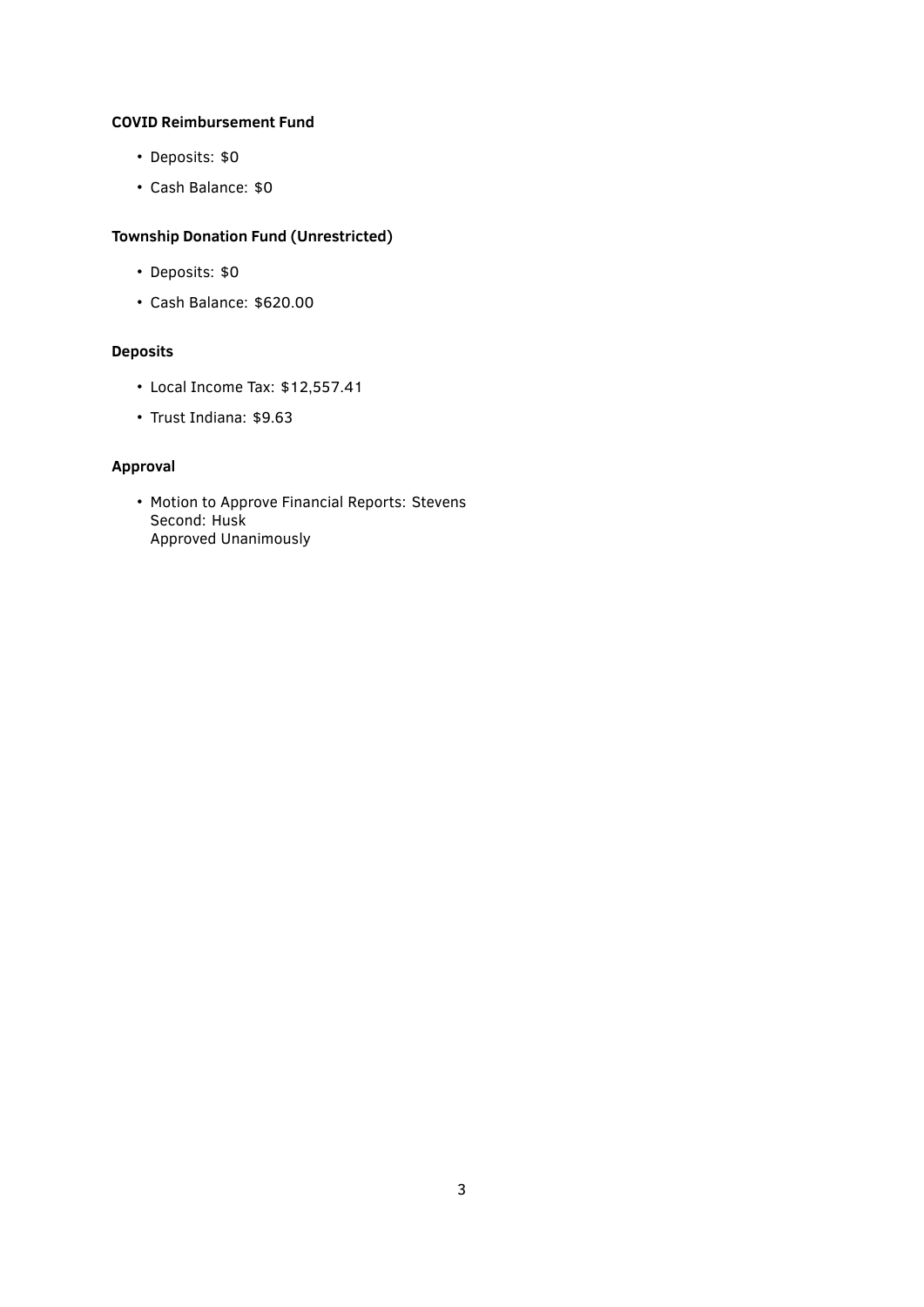# **Trustee's Report**

#### **2022 Budget**

- Per Indiana Law, an elected official cannot approve a salary that is lower than the salary at the beginning of the previous term of office. (January 2015 - December 2018)
- Trustee Bright has reduced the salaries of the Trustee and Board Members to 2015 levels for the 2022 budget.

#### **Additional Appropriations**

• One reason for our additional appropriations this month is that we really need an air conditioner in the Township Office.

#### **Senior Center**

• Since the flooding in June, Trustee Bright has been contacting multiple landscaping firms to see how we can prevent that from happening again. Thrasher Landscaping was the only company to respond in a timely manner, and they have quoted around \$5,000 to improve drainage around the Senior Center. This is the other portion of today's additional appropriation.

#### **Representative Payee Program**

- Monroe County Prosecutor Erika Oliphant reached out to Monroe County Township Trustees to talk about the Representative Payee Program.
- This is operated by Adult Protective Services.
- This program exists to manage bills and finances for people who are unable to do so.
- Per Indiana Law, Township Trustees are allowed to take on this responsibility. There are so many people who need this service that the Prosecutor has asked Trustees to assist with the case load.
- The Board would need to sign a resolution to put this into effect.
- We are able to charge a fee for this service, and it would require some training.
- Bloomington and Van Buren Townships are moving forward with this.
- Trustee Bright asked the Prosecutor's office how many people in Benton Township need this service, and has yet to hear back.

#### **Fire Department**

- Our Plymovent system is being installed in the remodeled building.
- Using money from the unrestricted donation fund, Trustee Bright was able to purchase a display case for some of the historical items we have from the Fire Department. She plans to put that up over the weekend following this meeting.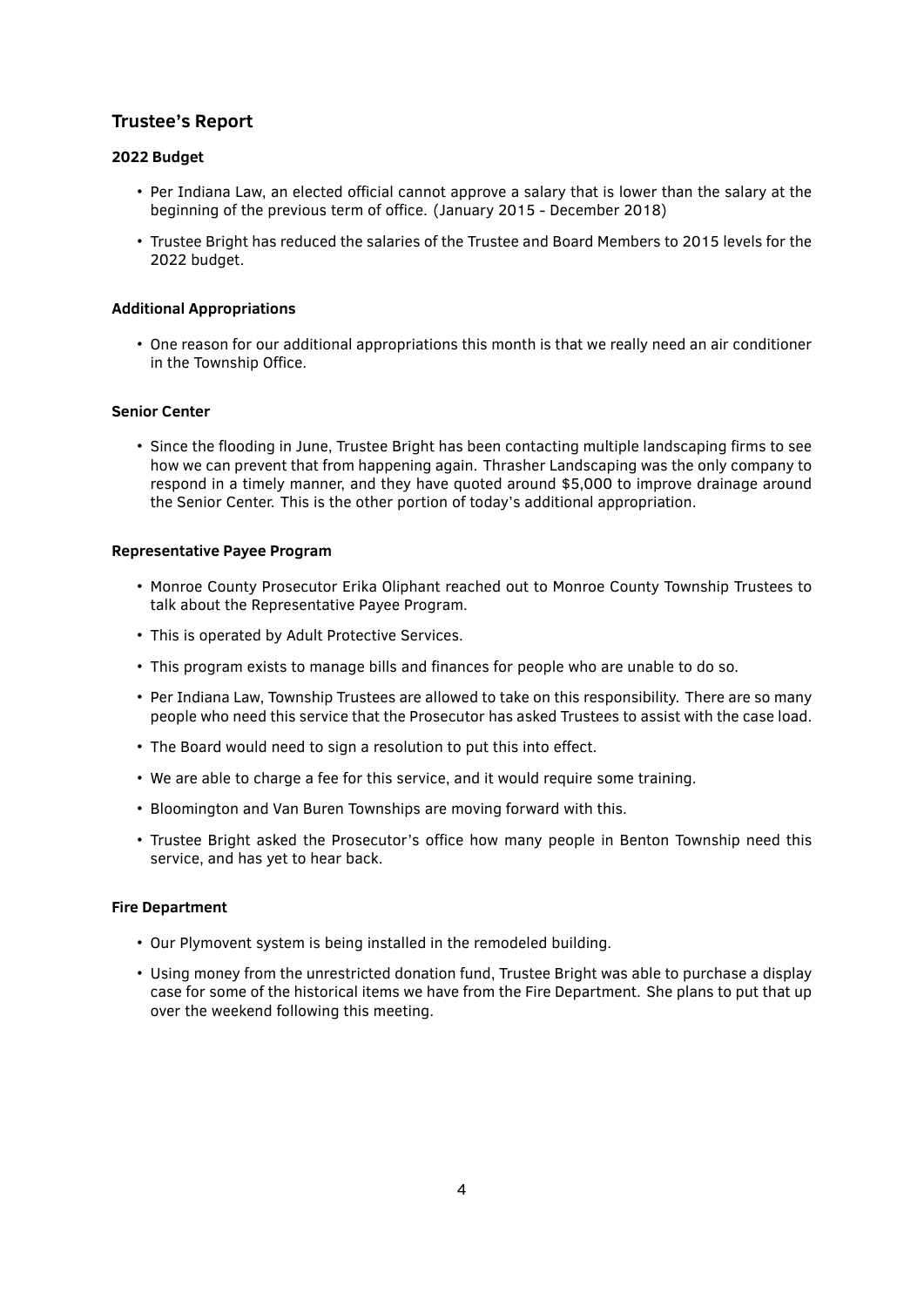#### **Cemeteries**

- Stepp Cemetery:
	- **–** Trustee Bright has ordered "No Trespassing After Dark" and "Security Cameras In Use" signs for Stepp Cemetery.
	- **–** No updates from Pursell Monument.
- Brock Cemetery
	- **–** Trustee Bright discovered that vegetation was around chest-high. We will add Brock Cemetery to our mowing contract for next year.
	- **–** Trustee Bright and her husband cut the vegetation back to an acceptable level.

#### **Next Meeting**

- Our next meeting is on October 13th.
- At that meeting, we will conduct our Budget Adoption.

## **Approval**

• Motion to Approve Trustee Report: Stevens Second: Husk Approved Unanimously

### **Township Assistance Report**

- Two requests for applications:
	- **–** Someone called from Bloomington Township for Rent Assistance. This person was directed to the Bloomington Township Trustee.
- One person called for hearing aid assistance, which we can't provide. We provided phone numbers for four different hearing aid companies that can take Medicare.

# **Approval**

• Motion to Approve Township Assistance Report: Stevens Second: Husk Approved Unanimously

# **Fire Reports**

- Monroe Fire Protection District provided two reports for us for runs in Benton Township or that Station 24 responded to.
- This month, there were 20 runs in Benton Township:
	- **–** EMS: 14
	- **–** Fire: 1
	- **–** Hazardous Condition, no fire: 1
	- **–** Good Intent Calls: 2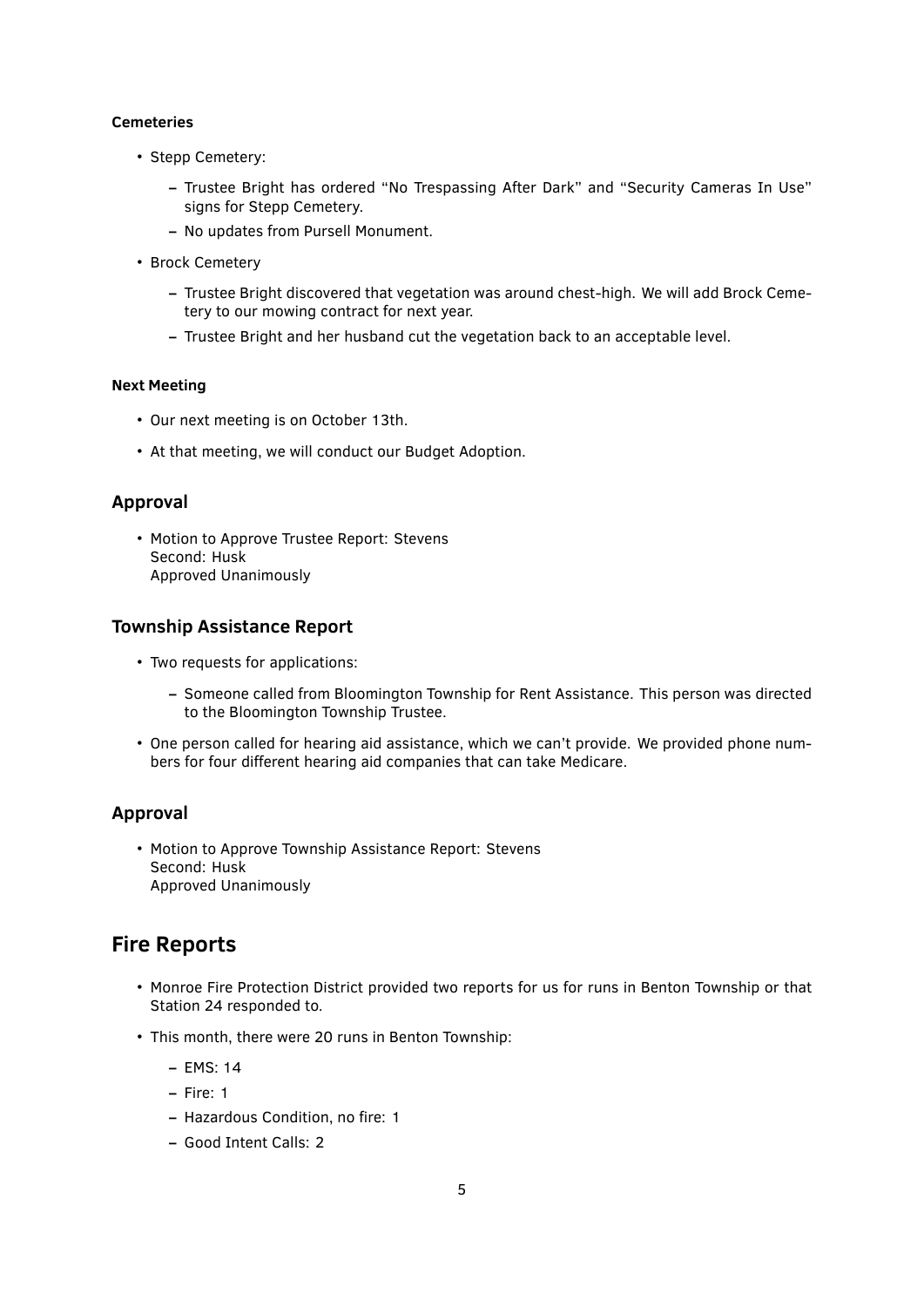- **–** Service Calls: 2
- **–** False Alarm: 1
- These reports only include runs that take place in the township. Our station also responds to runs outside the township, which helps cut down on the district's average response time.
	- **–** This month, our station responded to 7 such runs to locations outside the township.

#### **Approval**

• Motion to Approve Fire Reports: Stevens Second: Husk Approved Unanimously

# **Old Business**

### **Division of Assets Discussion**

- In preparation for a Type E Administrative Plat Line Shift, Our septic tanks were both inspected the week before this meeting. Both were approved, and the inspector recommended that we have the front tank pumped, which has now been done.
	- **–** Trustee Bright has submitted the inspection results to the Monroe County Planning Department. She has also sent the results to the Fire District for their records.
- Trustee Bright has made contact with the Indiana Department of Transportation to renew our Right of Way Waiver for a second driveway.
- No updates yet from Eric Deckard.

# **New Business**

#### **Food Stamp Bene̬t Increase**

- President Biden has ordered an increase in SNAP benefits to go into effect in September.
- Trustee Bright has updated the food purchase order guidelines in our Township Assistance Guidelines to match this.

#### **Approval**

• Motion to Approve SNAP Benefit Increase: Stevens Second: Husk Approved Unanimously

## **Resolution of the Township Board of Benton Township regarding Local Income Tax deposits**

- Local Income Tax can, by law, be deposited into any fund.
- Trustee Bright has already had some money deposited into our Recreation fund rather than our Rainy Day fund, in order to pay for work done at Danny Smith Park earlier this year.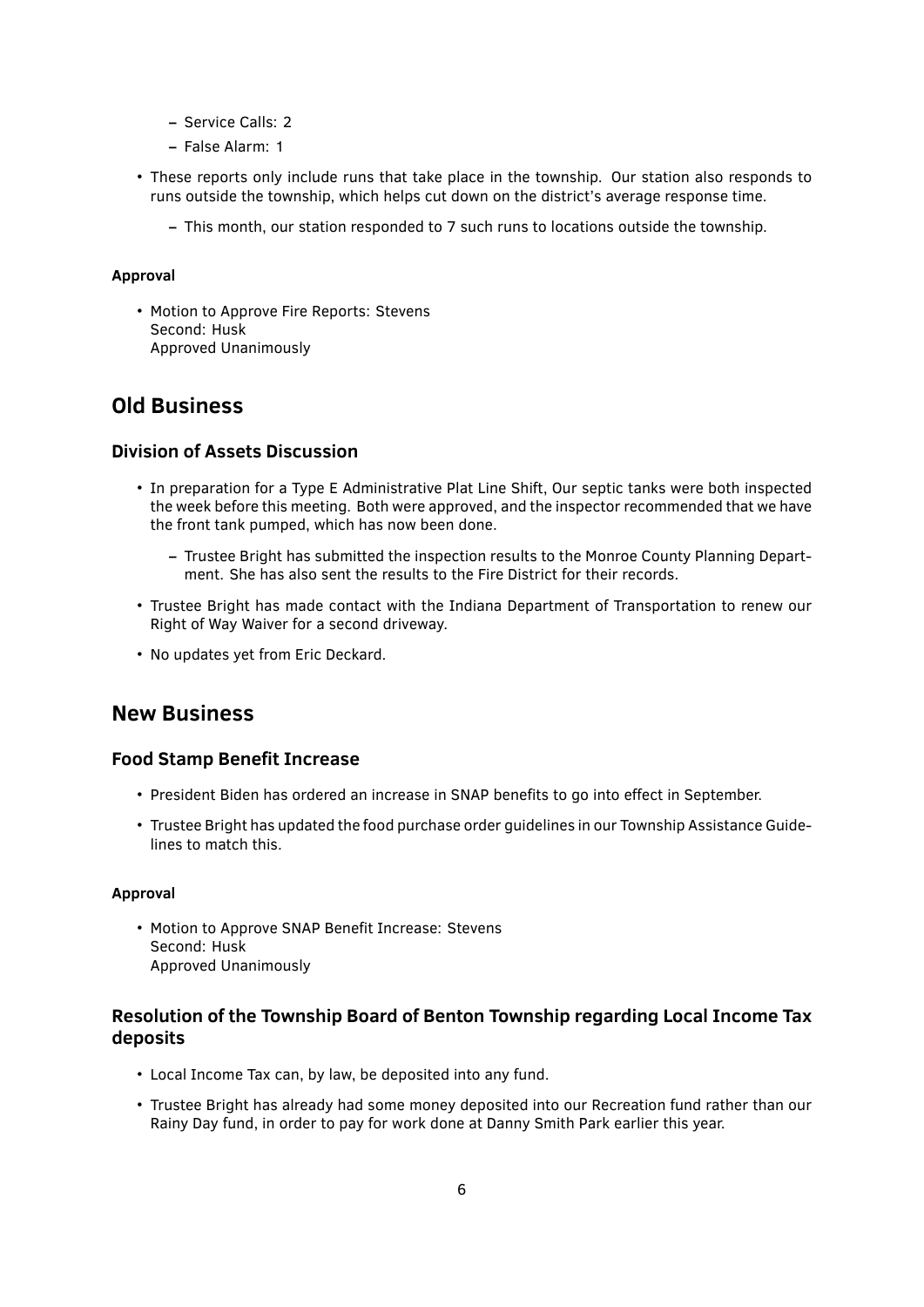- **–** When this work was done, money was spent from the Rainy Day fund. Trustee Bright feels that it would be more appropriate to use money from the Recreation fund instead.
- **–** May, June, and August distributions of Local Income Tax have now been deposited into the Recreation fund in order to do an additional appropriation today.
- **–** If the board does not accept this, these deposits can be reversed.

#### **Approval**

• Motion to Approve Resolution of the Township Board of Benton Township regarding Local Income Tax deposits: Stevens Second: Husk Approved Unanimously

### **Additional Appropriation to the Township Fund**

- Trustee Bright has requested an Additional Appropriation to the Township Fund in the amount of \$10,000.00.
	- **–** \$5,000 of this is to pay for drainage work around the Senior Center building, and the other \$5,000 is to pay for a new air conditioner for the Township Office.
- Motion to Approve Additional Appropriation to the Township Fund in its full amount: Stevens Second: Husk Approved Unanimously

### **Additional Appropriation to the Firefighting Fund**

- Trustee Bright has requested an Additional Appropriation to the Fire Fund in the amount of \$20,836.00.
	- **–** Trustee Bright requested (and was granted) an Additional Appropriation to the Fire̬ghting Fund in the maximum amount allowed earlier this year. This is a followup to that, which is now allowed due to the fact that we have received our June Local Income Tax Distribution.
- Motion to Approve Additional Appropriation to the Fire Fund in its full amount: Stevens Second: Husk Approved Unanimously

#### **Additional Appropriation to the Recreation Fund**

- Trustee Bright has requested an Additional Appropriation to the Recreation Fund in the amount of \$30,000.00.
	- **–** \$28,000 of this is to be able to move expenses from our project with Danny Smith Park from the Rainy Day fund to the Recreation Fund.
	- **–** The other \$2,000 is to allow for any further expenses this year, and because Trustee Bright prefers round numbers.
- Motion to Approve Additional Appropriation to the Recreation Fund in its full amount: Stevens Second: Husk Approved Unanimously